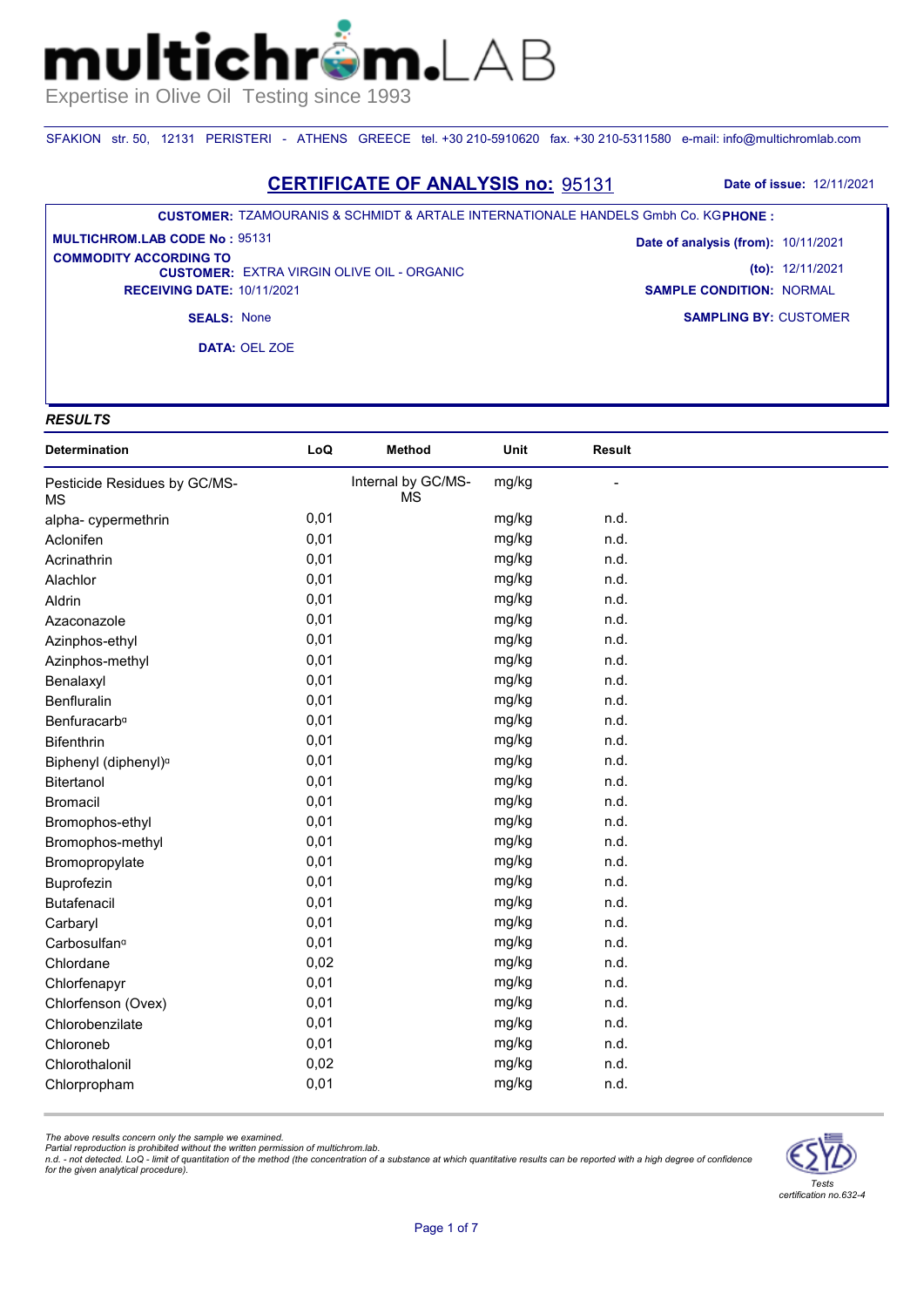SFAKION str. 50, 12131 PERISTERI - ATHENS GREECE tel. +30 210-5910620 fax. +30 210-5311580 e-mail: info@multichromlab.com

### **CERTIFICATE OF ANALYSIS no:** 95131 **Date of issue:** 12/11/2021

#### **CUSTOMER:** TZAMOURANIS & SCHMIDT & ARTALE INTERNATIONALE HANDELS Gmbh Co. KG **PHONE :**

**CUSTOMER: EXTRA VIRGIN OLIVE OIL - ORGANIC RECEIVING DATE:** 10/11/2021 **MULTICHROM.LAB CODE No :** 95131 **COMMODITY ACCORDING TO** 

**SAMPLING BY:** CUSTOMER **Date of analysis (from):** 10/11/2021 **(to):** 12/11/2021 **SAMPLE CONDITION:** NORMAL

**SEALS:** None

**DATA:** OEL ZOE

## *RESULTS*

| Determination            | LoQ  | <b>Method</b> | Unit  | Result |  |
|--------------------------|------|---------------|-------|--------|--|
| Chlorpyrifos (ethyl)     | 0,01 |               | mg/kg | n.d.   |  |
| Chlorpyrifos-methyl      | 0,01 |               | mg/kg | n.d.   |  |
| Chlorthal-dimethyl       | 0,01 |               | mg/kg | n.d.   |  |
| Chlozolinate             | 0,01 |               | mg/kg | n.d.   |  |
| Clomazone                | 0,01 |               | mg/kg | n.d.   |  |
| Cloquintocet-mexyl       | 0,01 |               | mg/kg | n.d.   |  |
| Cyanophos                | 0,01 |               | mg/kg | n.d.   |  |
| Cyfluthrin               | 0,01 |               | mg/kg | n.d.   |  |
| Cyhalothrin - λ          | 0,01 |               | mg/kg | n.d.   |  |
| Cypermethrin, 4 isomers  | 0,01 |               | mg/kg | n.d.   |  |
| Cyproconazole            | 0,01 |               | mg/kg | n.d.   |  |
| $2,4$ -DDT               | 0,01 |               | mg/kg | n.d.   |  |
| $4,4-DDD$                | 0,01 |               | mg/kg | n.d.   |  |
| 4,4-DDE                  | 0,01 |               | mg/kg | n.d.   |  |
| 4,4-DDT                  | 0,01 |               | mg/kg | n.d.   |  |
| Deltamethrin             | 0,01 |               | mg/kg | n.d.   |  |
| Diazinon                 | 0,01 |               | mg/kg | n.d.   |  |
| Dichlobenil <sup>a</sup> | 0,01 |               | mg/kg | n.d.   |  |
| Dichlofenthion           | 0,01 |               | mg/kg | n.d.   |  |
| 4,4-Dichlorobenzophenone | 0,01 |               | mg/kg | n.d.   |  |
| Dichlorvos <sup>a</sup>  | 0,01 |               | mg/kg | n.d.   |  |
| Diclobutrazol            | 0,01 |               | mg/kg | n.d.   |  |
| Dichloran                | 0,01 |               | mg/kg | n.d.   |  |
| Dieldrin                 | 0,01 |               | mg/kg | n.d.   |  |
| Difenoconazole           | 0,01 |               | mg/kg | n.d.   |  |
| Diflufenican             | 0,01 |               | mg/kg | n.d.   |  |
| Dimethenamid             | 0,01 |               | mg/kg | n.d.   |  |
| Dimethoate               | 0,01 |               | mg/kg | n.d.   |  |
| Diniconazole             | 0,01 |               | mg/kg | n.d.   |  |
| Diphenamid               | 0,01 |               | mg/kg | n.d.   |  |
| Diphenylamine            | 0,01 |               | mg/kg | n.d.   |  |

*The above results concern only the sample we examined.* 

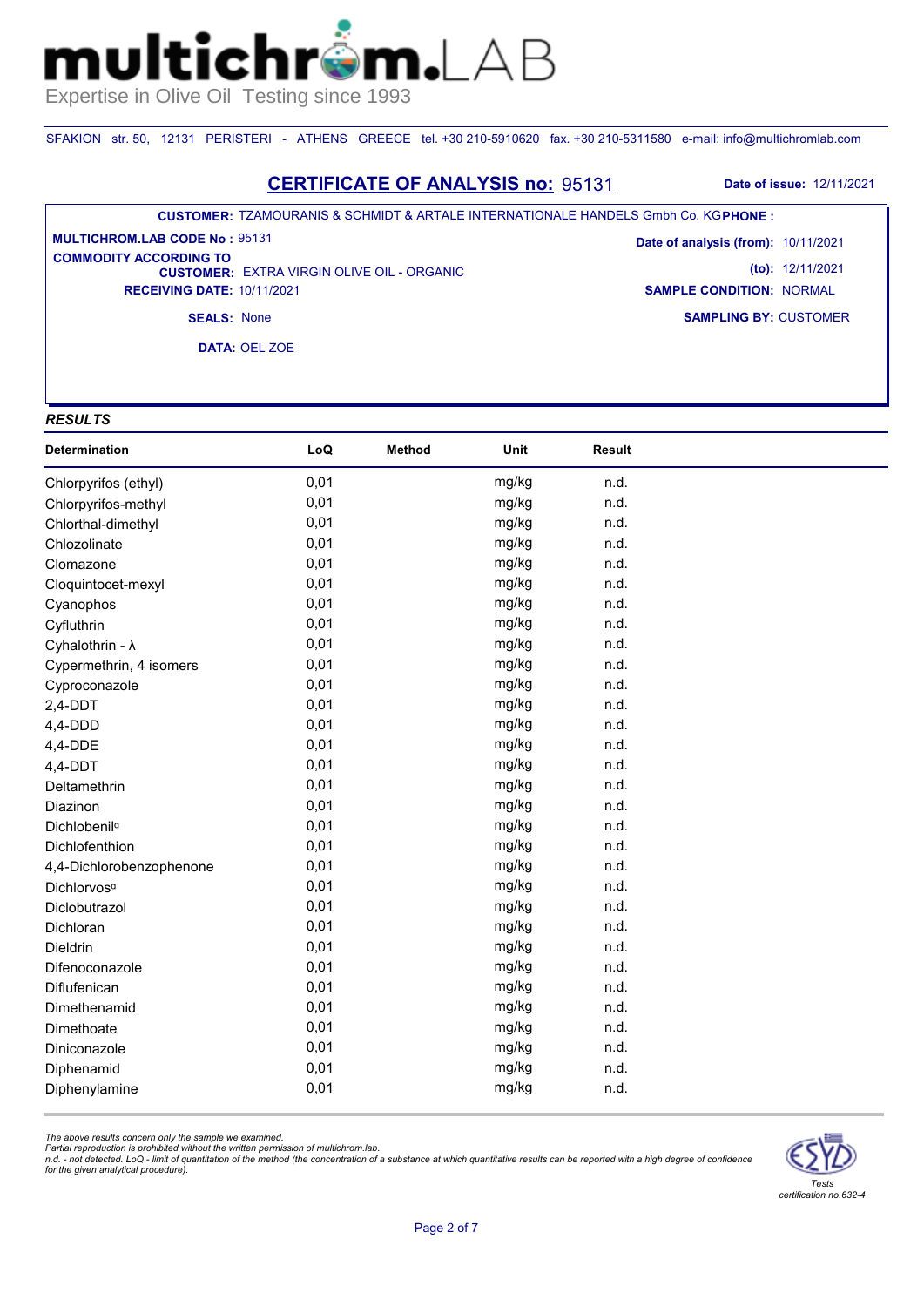SFAKION str. 50, 12131 PERISTERI - ATHENS GREECE tel. +30 210-5910620 fax. +30 210-5311580 e-mail: info@multichromlab.com

### **CERTIFICATE OF ANALYSIS no:** 95131 **Date of issue:** 12/11/2021

#### **CUSTOMER:** TZAMOURANIS & SCHMIDT & ARTALE INTERNATIONALE HANDELS Gmbh Co. KG **PHONE :**

**CUSTOMER: EXTRA VIRGIN OLIVE OIL - ORGANIC RECEIVING DATE:** 10/11/2021 **MULTICHROM.LAB CODE No :** 95131 **COMMODITY ACCORDING TO** 

**SAMPLING BY:** CUSTOMER **Date of analysis (from):** 10/11/2021 **(to):** 12/11/2021 **SAMPLE CONDITION:** NORMAL

**SEALS:** None

**DATA:** OEL ZOE

#### *RESULTS*

| Determination            | LoQ  | <b>Method</b> | Unit  | <b>Result</b> |  |
|--------------------------|------|---------------|-------|---------------|--|
| Endosulfan sulfate       | 0,01 |               | mg/kg | n.d.          |  |
| Endosulfan-alpha         | 0,01 |               | mg/kg | n.d.          |  |
| Endosulfan-beta          | 0,01 |               | mg/kg | n.d.          |  |
| Endrin                   | 0,01 |               | mg/kg | n.d.          |  |
| <b>EPN</b>               | 0,01 |               | mg/kg | n.d.          |  |
| Epoxiconazole            | 0,01 |               | mg/kg | n.d.          |  |
| <b>EPTC</b> <sup>a</sup> | 0,01 |               | mg/kg | n.d.          |  |
| Etaconazol               | 0,01 |               | mg/kg | n.d.          |  |
| Etaconazol               | 0,01 |               | mg/kg | n.d.          |  |
| Ethion                   | 0,01 |               | mg/kg | n.d.          |  |
| Ethofumesate             | 0,01 |               | mg/kg | n.d.          |  |
| Ethoxyquin <sup>a</sup>  | 0,01 |               | mg/kg | n.d.          |  |
| Etofenprox               | 0,01 |               | mg/kg | n.d.          |  |
| Etridiazole <sup>a</sup> | 0,01 |               | mg/kg | n.d.          |  |
| Famoxadone               | 0,01 |               | mg/kg | n.d.          |  |
| Famphur                  | 0,01 |               | mg/kg | n.d.          |  |
| Fenamidone               | 0,01 |               | mg/kg | n.d.          |  |
| Fenarimol                | 0,01 |               | mg/kg | n.d.          |  |
| Fenazaquin               | 0,01 |               | mg/kg | n.d.          |  |
| Fenchlorphos             | 0,01 |               | mg/kg | n.d.          |  |
| Fenchlorphos-oxon        | 0,01 |               | mg/kg | n.d.          |  |
| Fenitrothion             | 0,01 |               | mg/kg | n.d.          |  |
| Fenoxycarb               | 0,01 |               | mg/kg | n.d.          |  |
| Fenpropathrin            | 0,01 |               | mg/kg | n.d.          |  |
| Fenpropimorph            | 0,01 |               | mg/kg | n.d.          |  |
| Fenson                   | 0,01 |               | mg/kg | n.d.          |  |
| Fenthion                 | 0,01 |               | mg/kg | n.d.          |  |
| Fenthion sulfone         | 0,01 |               | mg/kg | n.d.          |  |
| Fenthion sulfoxide       | 0,01 |               | mg/kg | n.d.          |  |
| Fenvalerate              | 0,01 |               | mg/kg | n.d.          |  |
| Flonicamid               | 0,01 |               | mg/kg | n.d.          |  |

*The above results concern only the sample we examined.* 

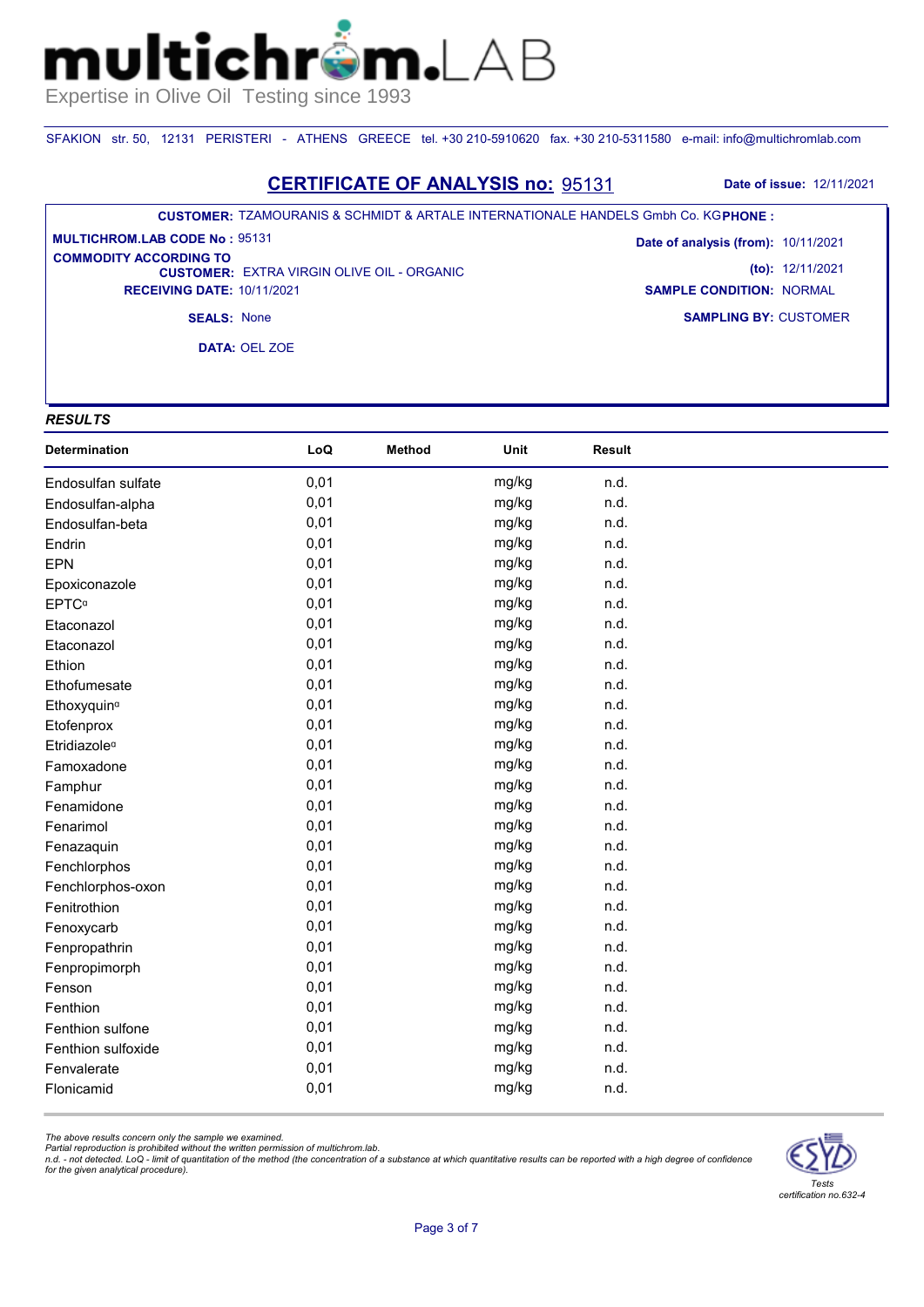SFAKION str. 50, 12131 PERISTERI - ATHENS GREECE tel. +30 210-5910620 fax. +30 210-5311580 e-mail: info@multichromlab.com

### **CERTIFICATE OF ANALYSIS no:** 95131 **Date of issue:** 12/11/2021

#### **CUSTOMER:** TZAMOURANIS & SCHMIDT & ARTALE INTERNATIONALE HANDELS Gmbh Co. KG **PHONE :**

**CUSTOMER: EXTRA VIRGIN OLIVE OIL - ORGANIC RECEIVING DATE:** 10/11/2021 **MULTICHROM.LAB CODE No :** 95131 **COMMODITY ACCORDING TO** 

**SAMPLING BY:** CUSTOMER **Date of analysis (from):** 10/11/2021 **(to):** 12/11/2021 **SAMPLE CONDITION:** NORMAL

**SEALS:** None

**DATA:** OEL ZOE

## *RESULTS*

| Determination          | LoQ  | <b>Method</b> | Unit  | Result |  |
|------------------------|------|---------------|-------|--------|--|
| Fluchloralin           | 0,01 |               | mg/kg | n.d.   |  |
| Flucythrinate          | 0,01 |               | mg/kg | n.d.   |  |
| Flumioxazine           | 0,01 |               | mg/kg | n.d.   |  |
| Fluquinconazole        | 0,01 |               | mg/kg | n.d.   |  |
| Flutriafol             | 0,01 |               | mg/kg | n.d.   |  |
| Fluvalinate            | 0,01 |               | mg/kg | n.d.   |  |
| Fonofos (dyfonate)     | 0,01 |               | mg/kg | n.d.   |  |
| Formothion             | 0,01 |               | mg/kg | n.d.   |  |
| <b>HCH-alpha</b>       | 0,01 |               | mg/kg | n.d.   |  |
| HCH-beta               | 0,01 |               | mg/kg | n.d.   |  |
| <b>HCH-delta</b>       | 0,01 |               | mg/kg | n.d.   |  |
| HCH-gamma (Lindane)    | 0,01 |               | mg/kg | n.d.   |  |
| Heptachlor             | 0,01 |               | mg/kg | n.d.   |  |
| Heptachl. epoxide endo | 0,01 |               | mg/kg | n.d.   |  |
| Heptachl. epoxide exo  | 0,01 |               | mg/kg | n.d.   |  |
| Hexachlorobenzene      | 0,01 |               | mg/kg | n.d.   |  |
| Imazalil               | 0,02 |               | mg/kg | n.d.   |  |
| Ibrobenphos            | 0,01 |               | mg/kg | n.d.   |  |
| Iprodione              | 0,01 |               | mg/kg | n.d.   |  |
| Isocarbofos            | 0,01 |               | mg/kg | n.d.   |  |
| Isodrin                | 0,01 |               | mg/kg | n.d.   |  |
| Isofenphos             | 0,01 |               | mg/kg | n.d.   |  |
| Isofenphos-methyl      | 0,01 |               | mg/kg | n.d.   |  |
| lodofenphos            | 0,01 |               | mg/kg | n.d.   |  |
| Leptophos              | 0,01 |               | mg/kg | n.d.   |  |
| Malaoxon               | 0,01 |               | mg/kg | n.d.   |  |
| Malathion              | 0,01 |               | mg/kg | n.d.   |  |
| Mefenpyr-diethyl       | 0,01 |               | mg/kg | n.d.   |  |
| Metazachlor            | 0,01 |               | mg/kg | n.d.   |  |
| Methacriphos           | 0,01 |               | mg/kg | n.d.   |  |
| Methidathion           | 0,01 |               | mg/kg | n.d.   |  |

*The above results concern only the sample we examined.* 

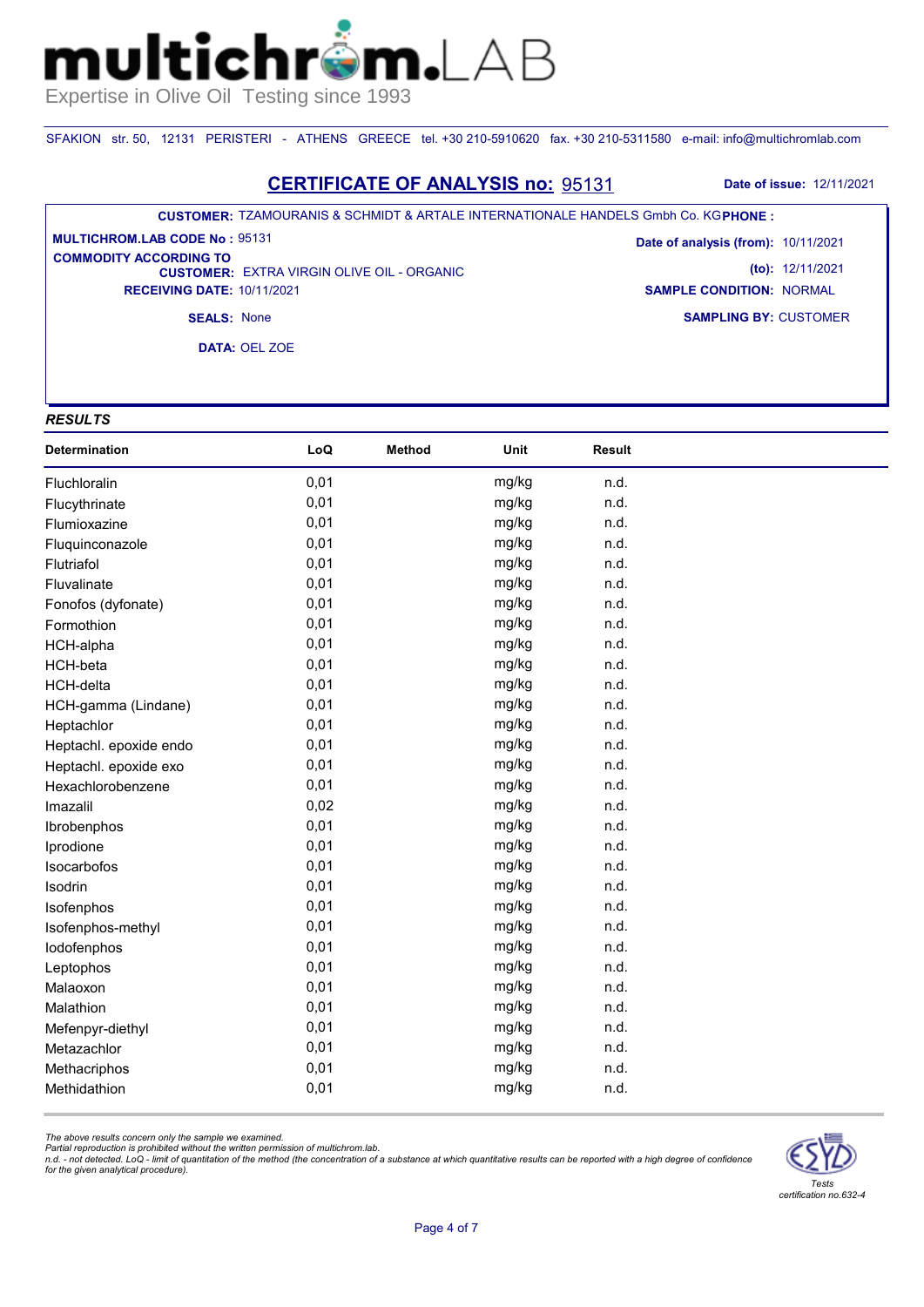SFAKION str. 50, 12131 PERISTERI - ATHENS GREECE tel. +30 210-5910620 fax. +30 210-5311580 e-mail: info@multichromlab.com

### **CERTIFICATE OF ANALYSIS no:** 95131 **Date of issue:** 12/11/2021

#### **CUSTOMER:** TZAMOURANIS & SCHMIDT & ARTALE INTERNATIONALE HANDELS Gmbh Co. KG **PHONE :**

**CUSTOMER: EXTRA VIRGIN OLIVE OIL - ORGANIC RECEIVING DATE:** 10/11/2021 **MULTICHROM.LAB CODE No :** 95131 **COMMODITY ACCORDING TO** 

**SAMPLING BY:** CUSTOMER **Date of analysis (from):** 10/11/2021 **(to):** 12/11/2021 **SAMPLE CONDITION:** NORMAL

**SEALS:** None

**DATA:** OEL ZOE

## *RESULTS*

| Determination         | LoQ  | <b>Method</b> | Unit  | <b>Result</b> |  |
|-----------------------|------|---------------|-------|---------------|--|
| Methomyla             | 0,01 |               | mg/kg | n.d.          |  |
| Methoprotryne         | 0,01 |               | mg/kg | n.d.          |  |
| Methoxychlor          | 0,01 |               | mg/kg | n.d.          |  |
| Metolachlor           | 0,01 |               | mg/kg | n.d.          |  |
| Metribuzin            | 0,01 |               | mg/kg | n.d.          |  |
| Mevinphos             | 0,01 |               | mg/kg | n.d.          |  |
| Myclobutanyl          | 0,01 |               | mg/kg | n.d.          |  |
| Nitralin <sup>a</sup> | 0,01 |               | mg/kg | n.d.          |  |
| Nitrapyrin            | 0,01 |               | mg/kg | n.d.          |  |
| Nitrofen              | 0,01 |               | mg/kg | n.d.          |  |
| Nitrothal-isopropyl   | 0,01 |               | mg/kg | n.d.          |  |
| Norflurazon           | 0,01 |               | mg/kg | n.d.          |  |
| o-Phenylphenol        | 0,01 |               | mg/kg | n.d.          |  |
| Oxadiazon             | 0,01 |               | mg/kg | n.d.          |  |
| Oxyfluorfen           | 0,01 |               | mg/kg | n.d.          |  |
| Paraoxon-methyl       | 0,02 |               | mg/kg | n.d.          |  |
| Parathion             | 0,01 |               | mg/kg | n.d.          |  |
| Parathion-methyl      | 0,01 |               | mg/kg | n.d.          |  |
| Pebulate              | 0,01 |               | mg/kg | n.d.          |  |
| Pencycuron            | 0,01 |               | mg/kg | n.d.          |  |
| Pendimethalin         | 0,01 |               | mg/kg | n.d.          |  |
| Pentachloroaniline    | 0,01 |               | mg/kg | n.d.          |  |
| Pentachloranisole     | 0,01 |               | mg/kg | n.d.          |  |
| Permethrin            | 0,01 |               | mg/kg | n.d.          |  |
| Perthane              | 0,01 |               | mg/kg | n.d.          |  |
| Phenthoate            | 0,01 |               | mg/kg | n.d.          |  |
| Phorate               | 0,01 |               | mg/kg | n.d.          |  |
| Phosalone             | 0,01 |               | mg/kg | n.d.          |  |
| Phosmet               | 0,01 |               | mg/kg | n.d.          |  |
| Piperonyl butoxide    | 0,01 |               | mg/kg | n.d.          |  |
| Pirimicarb            | 0,01 |               | mg/kg | n.d.          |  |

*The above results concern only the sample we examined.* 

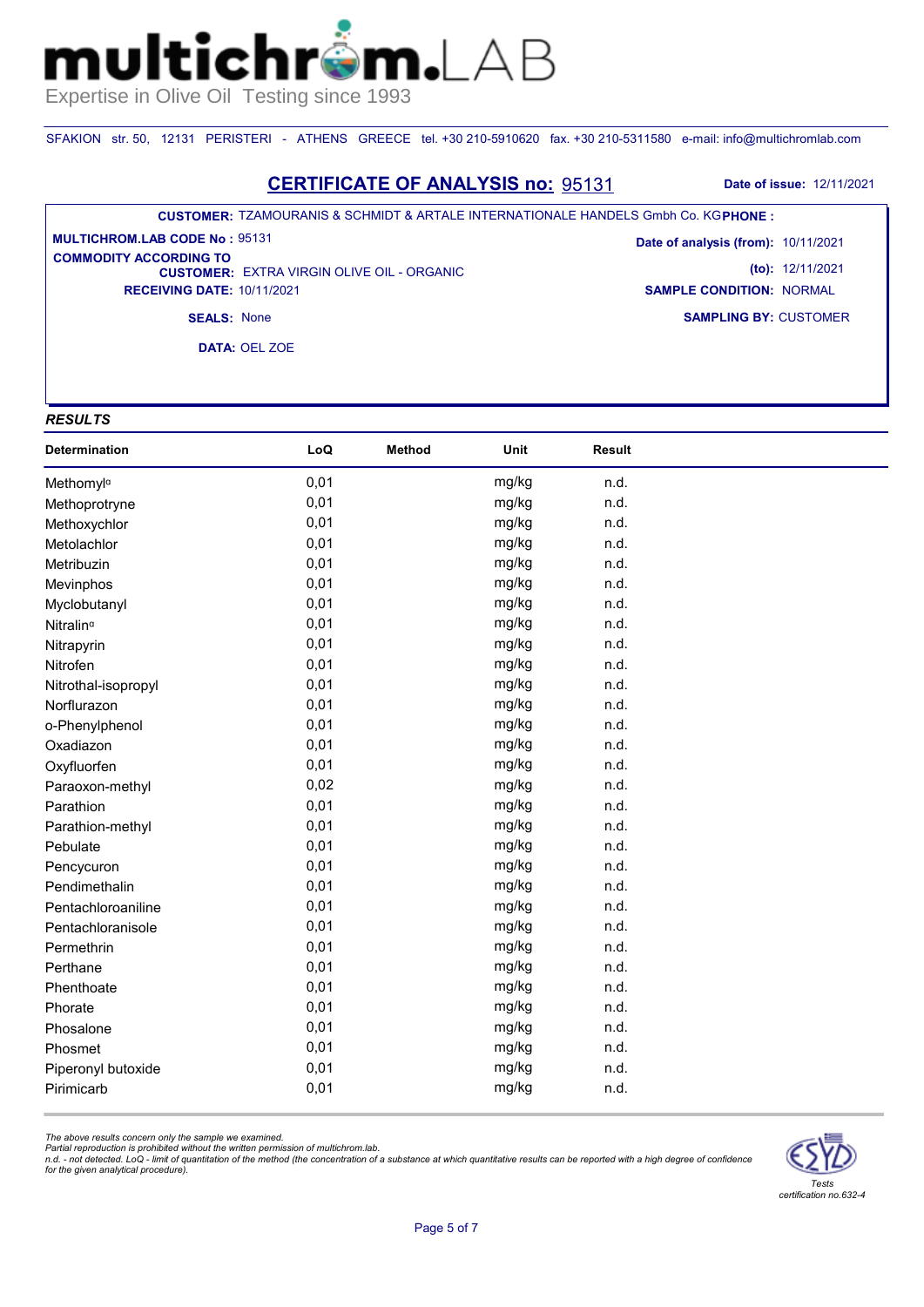SFAKION str. 50, 12131 PERISTERI - ATHENS GREECE tel. +30 210-5910620 fax. +30 210-5311580 e-mail: info@multichromlab.com

### **CERTIFICATE OF ANALYSIS no:** 95131 **Date of issue:** 12/11/2021

#### **CUSTOMER:** TZAMOURANIS & SCHMIDT & ARTALE INTERNATIONALE HANDELS Gmbh Co. KG **PHONE :**

**CUSTOMER: EXTRA VIRGIN OLIVE OIL - ORGANIC RECEIVING DATE:** 10/11/2021 **MULTICHROM.LAB CODE No :** 95131 **COMMODITY ACCORDING TO** 

**SAMPLING BY:** CUSTOMER **Date of analysis (from):** 10/11/2021 **(to):** 12/11/2021 **SAMPLE CONDITION:** NORMAL

**SEALS:** None

**DATA:** OEL ZOE

## *RESULTS*

| Determination     | LoQ  | <b>Method</b> | Unit  | Result |  |
|-------------------|------|---------------|-------|--------|--|
| Pirimiphos-methyl | 0,01 |               | mg/kg | n.d.   |  |
| Procymidone       | 0,01 |               | mg/kg | n.d.   |  |
| Profluralin       | 0,01 |               | mg/kg | n.d.   |  |
| Propanil          | 0,01 |               | mg/kg | n.d.   |  |
| Propargite        | 0,01 |               | mg/kg | n.d.   |  |
| Propazine         | 0,01 |               | mg/kg | n.d.   |  |
| Propetamphos      | 0,01 |               | mg/kg | n.d.   |  |
| Propham           | 0,01 |               | mg/kg | n.d.   |  |
| Propiconazole     | 0,01 |               | mg/kg | n.d.   |  |
| Propyzamide       | 0,01 |               | mg/kg | n.d.   |  |
| Prosulfocarb      | 0,01 |               | mg/kg | n.d.   |  |
| Prothiofos        | 0,01 |               | mg/kg | n.d.   |  |
| Pyraclostrobin    | 0,01 |               | mg/kg | n.d.   |  |
| Pyridaphenthion   | 0,01 |               | mg/kg | n.d.   |  |
| Pyrifenox         | 0,01 |               | mg/kg | n.d.   |  |
| Pyriproxyfen      | 0,01 |               | mg/kg | n.d.   |  |
| Quinoxyfen        | 0,01 |               | mg/kg | n.d.   |  |
| Quintozene        | 0,01 |               | mg/kg | n.d.   |  |
| S 421             | 0,01 |               | mg/kg | n.d.   |  |
| Spiromesifen      | 0,01 |               | mg/kg | n.d.   |  |
| Tebuconazole      | 0,01 |               | mg/kg | n.d.   |  |
| Tecnazene         | 0,01 |               | mg/kg | n.d.   |  |
| Tefluthrin        | 0,01 |               | mg/kg | n.d.   |  |
| Terbacil          | 0,01 |               | mg/kg | n.d.   |  |
| <b>Terbufos</b>   | 0,01 |               | mg/kg | n.d.   |  |
| Terbuthylazine    | 0,01 |               | mg/kg | n.d.   |  |
| Tetradifon        | 0,01 |               | mg/kg | n.d.   |  |
| Tetramethrin      | 0,01 |               | mg/kg | n.d.   |  |
| Tetrasul          | 0,02 |               | mg/kg | n.d.   |  |
| Thiabendazole     | 0,01 |               | mg/kg | n.d.   |  |
| Thiacloprid       | 0,01 |               | mg/kg | n.d.   |  |

*The above results concern only the sample we examined.*